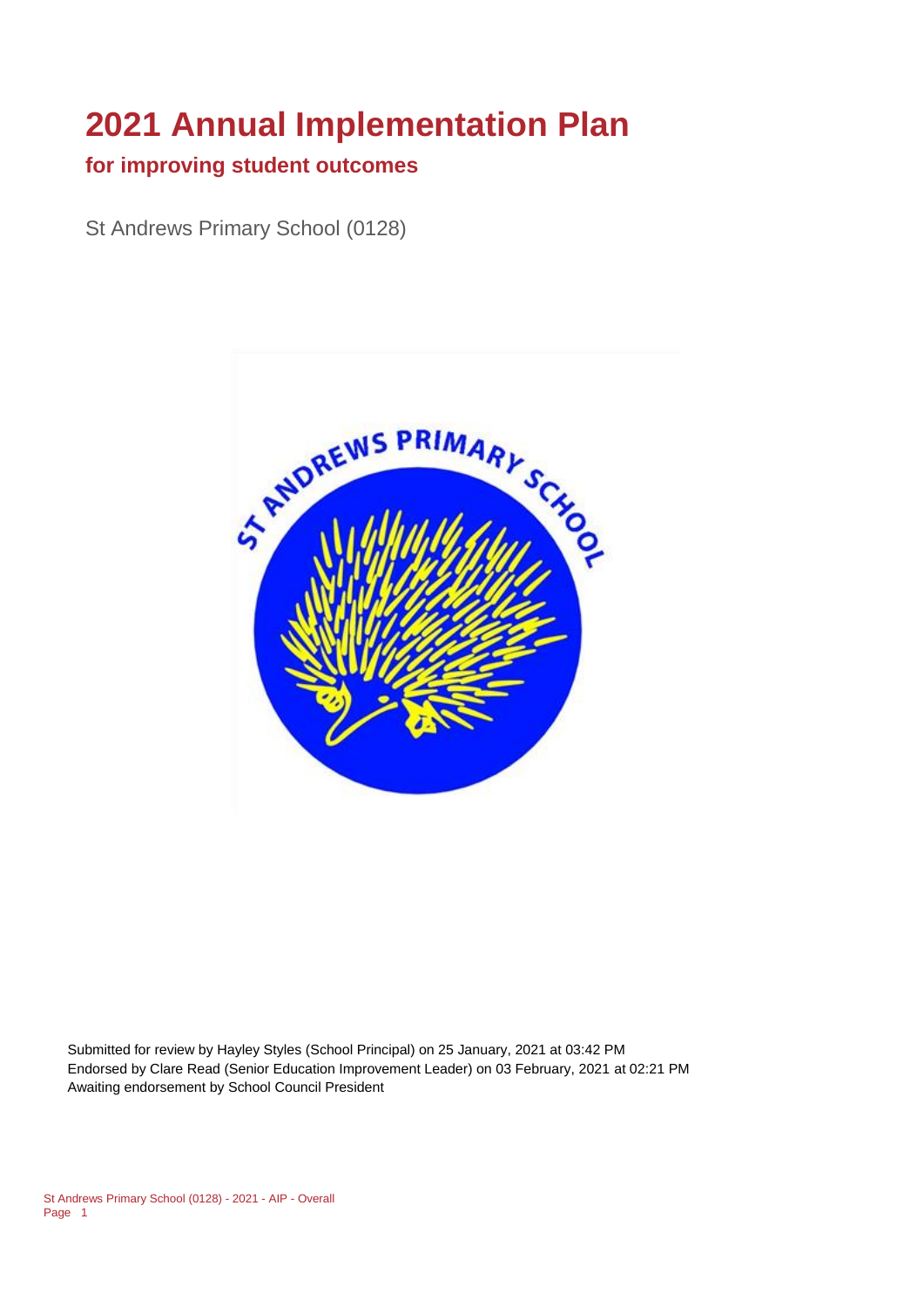## **Self-evaluation Summary - 2021**

|                                      | FISO Improvement Model Dimensions<br>The 6 High-impact Improvement Initiatives are highlighted below in red. | Self-evaluation Level             |
|--------------------------------------|--------------------------------------------------------------------------------------------------------------|-----------------------------------|
| <b>Excellence in teaching and</b>    | <b>Building practice excellence</b>                                                                          | Evolving moving towards Embedding |
| <b>learning</b>                      | Curriculum planning and assessment                                                                           | Evolving                          |
|                                      | Evidence-based high-impact teaching strategies                                                               | Evolving                          |
|                                      | Evaluating impact on learning                                                                                | Evolving                          |
|                                      | Building leadership teams                                                                                    | Embedding                         |
| <b>Professional Leadership</b>       | Instructional and shared leadership                                                                          | Evolving                          |
|                                      | Strategic resource management                                                                                | Embedding                         |
|                                      | Vision, values and culture                                                                                   | Evolving moving towards Embedding |
|                                      | Empowering students and building school pride                                                                | Embedding                         |
| <b>Positive climate for learning</b> | Setting expectations and promoting inclusion                                                                 | Embedding                         |
|                                      | Health and wellbeing                                                                                         | Embedding                         |
|                                      | Intellectual engagement and self-awareness                                                                   | Evolving                          |
|                                      | <b>Building communities</b>                                                                                  | Embedding                         |
| <b>Community engagement in</b>       | Global citizenship                                                                                           | Evolving moving towards Embedding |
| learning                             | Networks with schools, services and agencies                                                                 | Excelling                         |
|                                      | Parents and carers as partners                                                                               | Embedding                         |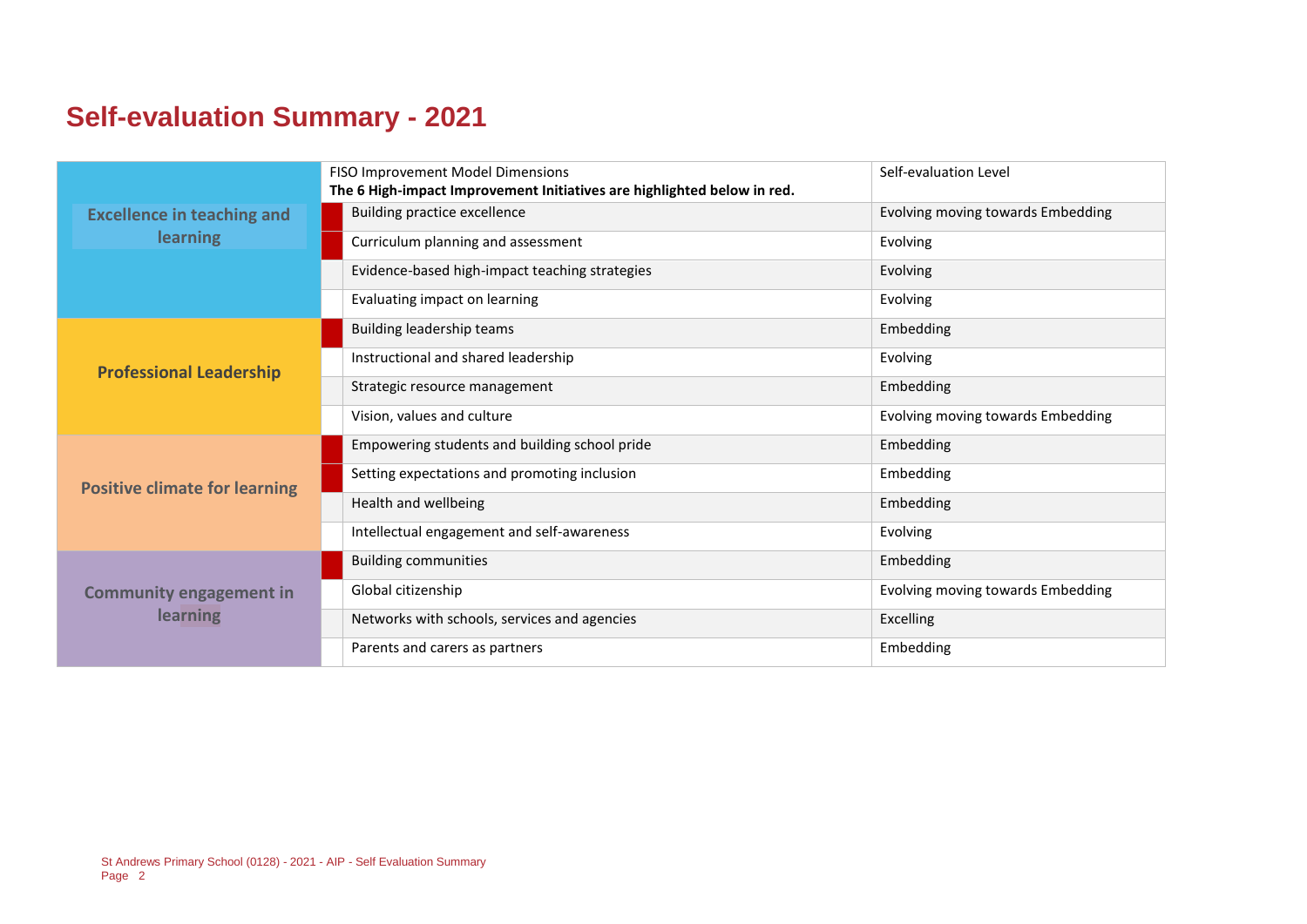| Enter your reflective comments | The school community has continued to contribute towards our SSP goals, despite the challenges of remote learning in<br>2020. Teaching staff have completed extensive professional learning in the areas of Literacy teaching instruction and<br>assessment. While student progression and survey results did not reflect the growth we had aimed for, we have make<br>strong steps in the right direction which will only contribute to our success in 2021. This year we will aim to finalise our<br>processes in and within classrooms, focusing on documenting practises and improving the communication of these<br>improvements to our community. We proudly continued to develop the use of SWPBS throughout 2020 and will grow the<br>program this year. As our staff, student and parent community's resilience and wellbeing was largely affected by the effects<br>of Covid 19, a large focus for the year will remain on improving the wellbeing and strengthening connections with our<br>community. |
|--------------------------------|-------------------------------------------------------------------------------------------------------------------------------------------------------------------------------------------------------------------------------------------------------------------------------------------------------------------------------------------------------------------------------------------------------------------------------------------------------------------------------------------------------------------------------------------------------------------------------------------------------------------------------------------------------------------------------------------------------------------------------------------------------------------------------------------------------------------------------------------------------------------------------------------------------------------------------------------------------------------------------------------------------------------|
| <b>Considerations for 2021</b> | This year, working towards the end of our School Strategic Plan, we will have a clear professional development and meeting<br>program that will allow us to achieve our goals. With several part time staff, communication and new learnings will need to<br>be transparent and available for all to access. Following an extended period of professional learning, it will be crucial to<br>formally document teaching and learning decisions this year. Using short term inquiry cycles, we will focus on the<br>development of key areas of; assessment and data, teaching and learning programs and student agency.                                                                                                                                                                                                                                                                                                                                                                                           |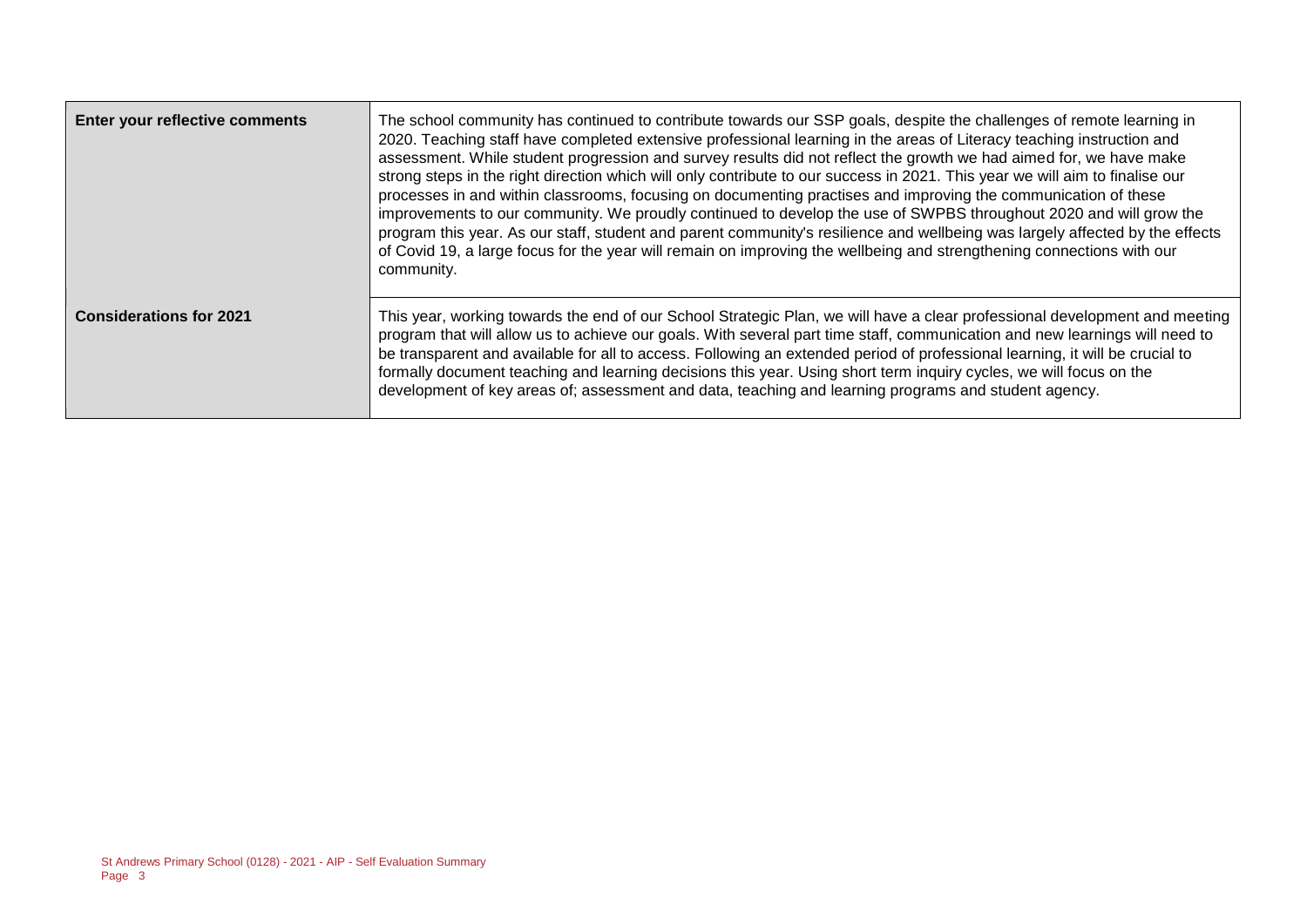### **SSP Goals Targets and KIS**

| Goal 1                                              | <b>2021 Priorities Goal</b>                                                                                              |
|-----------------------------------------------------|--------------------------------------------------------------------------------------------------------------------------|
| Target 1.1                                          | Support for the 2021 Priorities<br>$\circ$                                                                               |
| KIS 1.a Curriculum planning & assessment            | Learning, catch-up and extension priority                                                                                |
| KIS 1.b Health and wellbeing                        | Happy, active and healthy kids priority                                                                                  |
| KIS 1.c Building communities                        | Connected schools priority                                                                                               |
| Goal 2                                              | Improve student outcomes in reading and writing.                                                                         |
| Target 2.1 and 2.2                                  | NAPLAN high growth to be at or above 25 per cent for reading.<br>$\circ$                                                 |
|                                                     | NAPLAN low growth to be at or below 20 per cent for reading.<br>$\circ$                                                  |
|                                                     | NAPLAN high growth to be at or above 25 per cent for writing.<br>$\circ$                                                 |
|                                                     | NAPLAN low growth to be at or below 20 per cent for writing.<br>$\circ$                                                  |
| Target 2.3                                          | All students to make 12 months growth (using triangulated data) in one academic year according to<br>$\circ$             |
|                                                     | Teacher judgement.                                                                                                       |
| KIS 2.a Curriculum planning & assessment            | Develop a broad and viable curriculum. (CPA)                                                                             |
| KIS 2.b Building practice excellence                | Build the capacity of all staff to use high impact teaching strategies. (BPE)                                            |
| KIS 2.c Curriculum planning & assessment            | Develop consistent and collaborative assessment practices which inform teaching and learning and measure<br>growth.(CPA) |
| Goal 3                                              | Increase student agency in learning.                                                                                     |
| Target 3.1                                          | Student opinion related to Effective teaching practices for cognitive engagement to be 90 per cent positive.             |
| Target 3.2                                          | Staff Opinion related to Academic emphasis, Collective efficacy, Viable curriculum and Collective focus on               |
|                                                     | learning to be at or above 80 per cent.                                                                                  |
| Target 3.3                                          | Parent opinion related to General satisfaction to be at or above 85 per cent positive.                                   |
| KIS 3.a Empowering students & building school pride | Embed a whole school approach to the delivery of differentiated learning, feedback and high expectations.                |
| KIS 3.b Empowering students & building school pride | Develop classroom structures and processes which support learner agency.                                                 |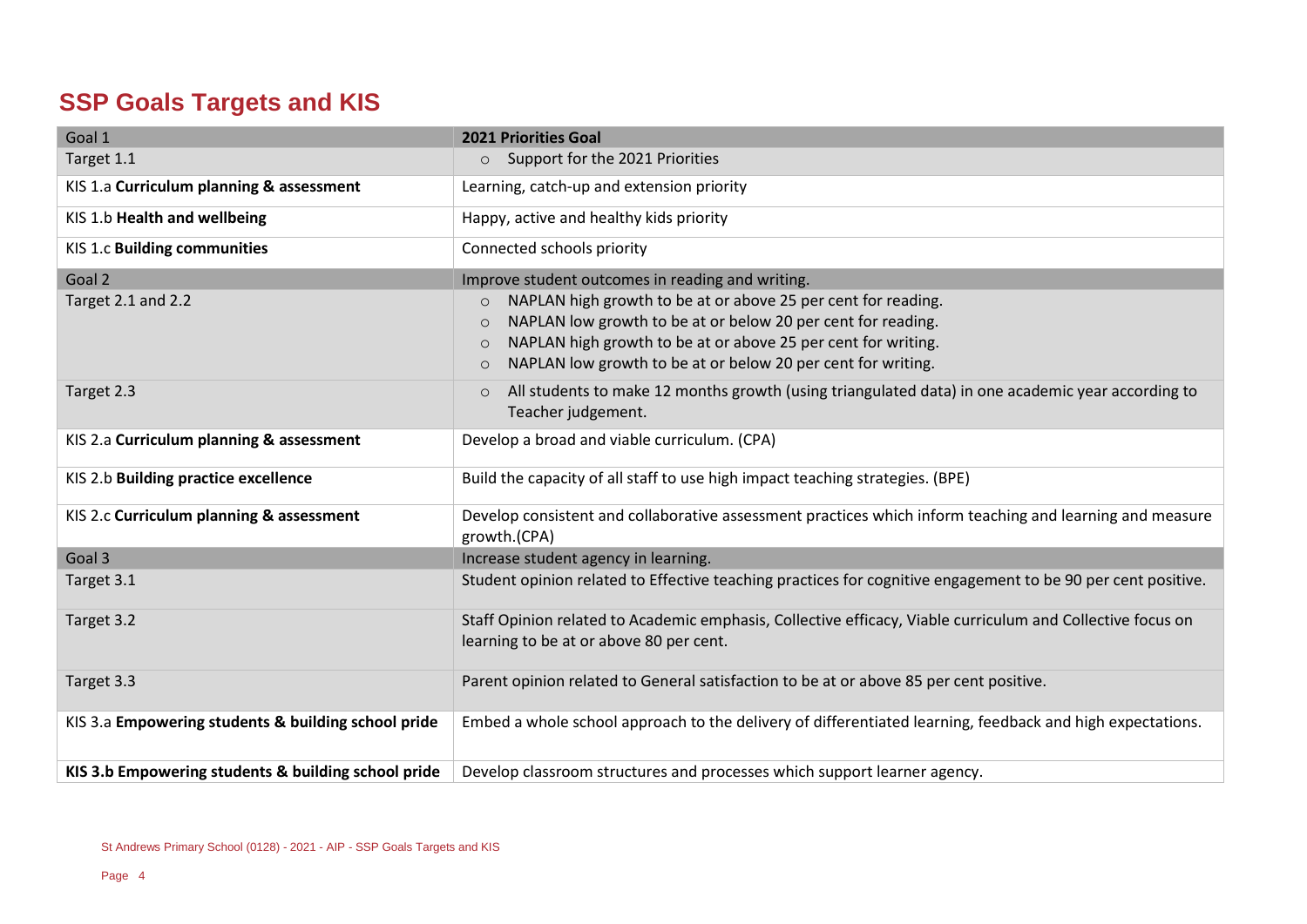#### **Annual Goals and KIS**

| <b>Four Year Strategic Targets</b>                                                                                                                    | 12 month target                                                                                                                                                                                                                                                                                                                                                                                                                                                                                                                                                                                                                                                                                                                                                                                                                                                                                                                                                                                                                                                                                                               |  |  |  |
|-------------------------------------------------------------------------------------------------------------------------------------------------------|-------------------------------------------------------------------------------------------------------------------------------------------------------------------------------------------------------------------------------------------------------------------------------------------------------------------------------------------------------------------------------------------------------------------------------------------------------------------------------------------------------------------------------------------------------------------------------------------------------------------------------------------------------------------------------------------------------------------------------------------------------------------------------------------------------------------------------------------------------------------------------------------------------------------------------------------------------------------------------------------------------------------------------------------------------------------------------------------------------------------------------|--|--|--|
| Four Year Strategic Goals : 2021 Priorities Goal                                                                                                      |                                                                                                                                                                                                                                                                                                                                                                                                                                                                                                                                                                                                                                                                                                                                                                                                                                                                                                                                                                                                                                                                                                                               |  |  |  |
| Support for the 2021 Priorities                                                                                                                       | 1. Learning, Catch-up and Extension<br>- Staff Survey Survey: 'Academic Emphasis' to move from 60% to 80% positive<br>- Attitudes to School Survey: 'Learner Characteristics and Disposition' to move from 59.5% to 75%<br>positive and 'Effective Practice for Cognitive Engagement' to move from 53% to 75% positive.<br>- NAPLAN high growth to be at or above 30 per cent for Reading.<br>- NAPLAN low growth to be at or below 15 per cent for Reading.<br>- NAPLAN high growth to be at or above 25 per cent for Writing.<br>- NAPLAN low growth to be at or below 15 per cent for Writing.<br>- All students to make 12 months growth in one academic year according to Teacher judgement.<br>2. Happy, Active and Healthy Kids<br>- Attitudes to School Survey: 'Effective Classroom Behaviour' to move from 54% to 75% positive<br>- Parent Opinion Survey: 'School Connectedness' to move from 79% to 90% positive<br>3. Connected Schools<br>- Parent Opinion Survey: 'General Satisfaction' to move from 64% to 75% positive<br>- Parent Opinion Survey: 'Teacher Communication' to move from 64% to 75% positive |  |  |  |
|                                                                                                                                                       | Four Year Strategic Goals : Increase student agency in learning                                                                                                                                                                                                                                                                                                                                                                                                                                                                                                                                                                                                                                                                                                                                                                                                                                                                                                                                                                                                                                                               |  |  |  |
| Student opinion related to Effective teaching practices for cognitive<br>engagement to be 90 per cent positive.                                       | Student Opinion Survey related to 'Effective Teaching Practice for Cognitive Engagement' to move from<br>54% to 75% positive.                                                                                                                                                                                                                                                                                                                                                                                                                                                                                                                                                                                                                                                                                                                                                                                                                                                                                                                                                                                                 |  |  |  |
| Staff Opinion related to Academic emphasis, Collective efficacy, Viable<br>curriculum and Collective focus on learning to be at or above 80 per cent. | Staff Opinion related to Academic Emphasis (60%), Collective Efficacy (78%), Viable Curriculum (75%) and<br>Collective Focus on Learning (83%) to be at or above 80%.                                                                                                                                                                                                                                                                                                                                                                                                                                                                                                                                                                                                                                                                                                                                                                                                                                                                                                                                                         |  |  |  |
| Parent opinion related to General satisfaction to be at or above 85 per cent<br>positive.                                                             | Parent Opinion Survey related to General Satisfaction (currently 64% positive) to be at or above 80%<br>positive.                                                                                                                                                                                                                                                                                                                                                                                                                                                                                                                                                                                                                                                                                                                                                                                                                                                                                                                                                                                                             |  |  |  |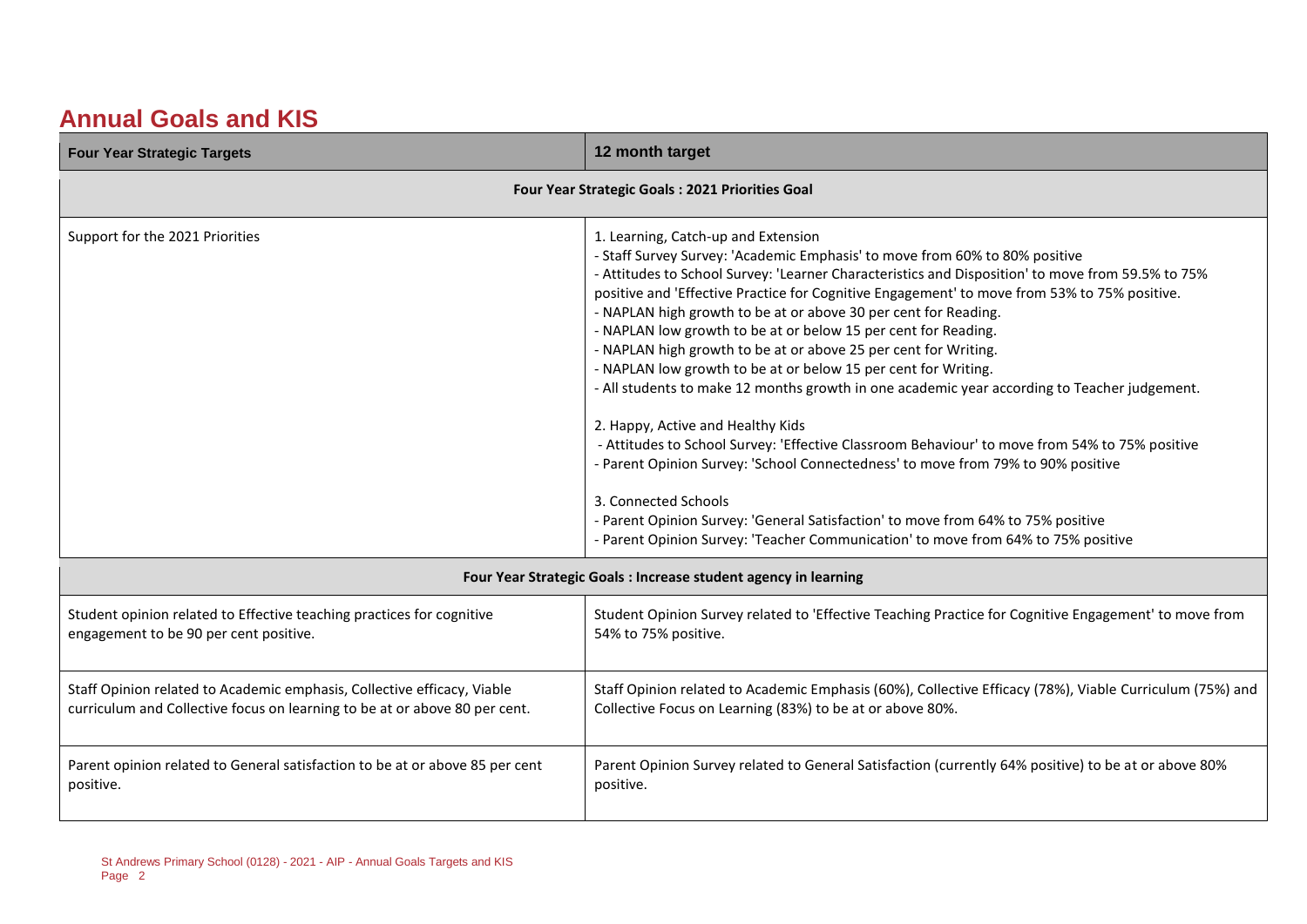| Goal 1                                                                                                                                                                                                                                                                                                                                                                                                                                                                                                                                                                                                                                                                                                                                                                                                                                                                                                                                                                                                                                                                                                                                                                                                                                                                                                                                                                                                                                                                                                                      | 2021 Priorities Goal                                                                                                                                                                                                                                                                                                                                                                                                                                                                                                                                                                                                                                                                                                                                                                                                                                                                                                                                                                                                                                                                                                         |
|-----------------------------------------------------------------------------------------------------------------------------------------------------------------------------------------------------------------------------------------------------------------------------------------------------------------------------------------------------------------------------------------------------------------------------------------------------------------------------------------------------------------------------------------------------------------------------------------------------------------------------------------------------------------------------------------------------------------------------------------------------------------------------------------------------------------------------------------------------------------------------------------------------------------------------------------------------------------------------------------------------------------------------------------------------------------------------------------------------------------------------------------------------------------------------------------------------------------------------------------------------------------------------------------------------------------------------------------------------------------------------------------------------------------------------------------------------------------------------------------------------------------------------|------------------------------------------------------------------------------------------------------------------------------------------------------------------------------------------------------------------------------------------------------------------------------------------------------------------------------------------------------------------------------------------------------------------------------------------------------------------------------------------------------------------------------------------------------------------------------------------------------------------------------------------------------------------------------------------------------------------------------------------------------------------------------------------------------------------------------------------------------------------------------------------------------------------------------------------------------------------------------------------------------------------------------------------------------------------------------------------------------------------------------|
| Target 1.1                                                                                                                                                                                                                                                                                                                                                                                                                                                                                                                                                                                                                                                                                                                                                                                                                                                                                                                                                                                                                                                                                                                                                                                                                                                                                                                                                                                                                                                                                                                  | 1. Learning, Catch-up and Extension<br>- Staff Survey Survey: 'Academic Emphasis' to move from 60% to 80% positive<br>- Attitudes to School Survey: 'Learner Characteristics and Disposition' to move from 59.5% to 75% positive and 'Effective Practice for Cognitive<br>Engagement' to move from 53% to 75% positive.<br>- NAPLAN high growth to be at or above 30 per cent for Reading.<br>- NAPLAN low growth to be at or below 15 per cent for Reading.<br>- NAPLAN high growth to be at or above 25 per cent for Writing.<br>- NAPLAN low growth to be at or below 15 per cent for Writing.<br>- All students to make 12 months growth (using triangulated data) in one academic year according to Teacher judgement.<br>2. Happy, Active and Healthy Kids<br>- Attitudes to School Survey: 'Effective Classroom Behaviour' to move from 54% to 75% positive<br>- Parent Opinion Survey: 'School Connectedness' to move from 79% to 90% positive<br>3. Connected Schools<br>- Parent Opinion Survey: 'General Satisfaction' to move from 64% to 75% positive, 'Teacher Communication' to move from 64% to 75% positive |
| Goal 2                                                                                                                                                                                                                                                                                                                                                                                                                                                                                                                                                                                                                                                                                                                                                                                                                                                                                                                                                                                                                                                                                                                                                                                                                                                                                                                                                                                                                                                                                                                      | Increase student agency in learning.                                                                                                                                                                                                                                                                                                                                                                                                                                                                                                                                                                                                                                                                                                                                                                                                                                                                                                                                                                                                                                                                                         |
| Target 2.1                                                                                                                                                                                                                                                                                                                                                                                                                                                                                                                                                                                                                                                                                                                                                                                                                                                                                                                                                                                                                                                                                                                                                                                                                                                                                                                                                                                                                                                                                                                  | Student Opinion Survey related to 'Effective Teaching Practice for Cognitive Engagement' to move from 54% to 75% positive.                                                                                                                                                                                                                                                                                                                                                                                                                                                                                                                                                                                                                                                                                                                                                                                                                                                                                                                                                                                                   |
| Target 2.2                                                                                                                                                                                                                                                                                                                                                                                                                                                                                                                                                                                                                                                                                                                                                                                                                                                                                                                                                                                                                                                                                                                                                                                                                                                                                                                                                                                                                                                                                                                  | Staff Opinion: Academic Emphasis (60%), Collective Efficacy (78%), Viable Curriculum (75%) & Collective Focus on Learning (83%) to be at or above 80%.                                                                                                                                                                                                                                                                                                                                                                                                                                                                                                                                                                                                                                                                                                                                                                                                                                                                                                                                                                       |
| Target 2.3                                                                                                                                                                                                                                                                                                                                                                                                                                                                                                                                                                                                                                                                                                                                                                                                                                                                                                                                                                                                                                                                                                                                                                                                                                                                                                                                                                                                                                                                                                                  | Parent Opinion Survey related to General Satisfaction (currently 64% positive) to be at or above 80% positive.                                                                                                                                                                                                                                                                                                                                                                                                                                                                                                                                                                                                                                                                                                                                                                                                                                                                                                                                                                                                               |
| Reflecting against the self-evaluation & student opinion survey results, it is clear that a whole school approach to the delivery of differentiated learning, feedback & high<br>expectations is needed in order to;<br>- improve student learners self-awareness and resilience<br>- formalise the whole school processes that have been developing over the last two years in order to reach out SSP goal<br>cater for the individual needs of students that have not progressed as expected after the period of remote learning in 2020.<br>- improve teacher capacity to cater for all individual students<br>- raise the school focus on educational outcomes, as reflected in the School Staff Survey (Academic Emphasis to be up from 60%), Student Attitudes to School Survey<br>(Differentiated Learning Challenge up from 60%, Learner Motivation & Interest up from 45%, Student Voice & Agency up from 49%) & Parent Opinion Survey<br>(General/School Pride & Confidence up from 64%). In order for us to be successful in this area, we need to ensure that staff have a shared knowledge & agreed upon<br>expectations in regards to the delivery of differentiated learning, feedback & high expectations.<br>We will ensure that a clear meeting schedule is developed & adhered to by all staff, including the thorough use of data to guide our actions & reflections.<br>Teachers taking on tutoring will be utilised to support individual teachers to cater more effectively for individual students. |                                                                                                                                                                                                                                                                                                                                                                                                                                                                                                                                                                                                                                                                                                                                                                                                                                                                                                                                                                                                                                                                                                                              |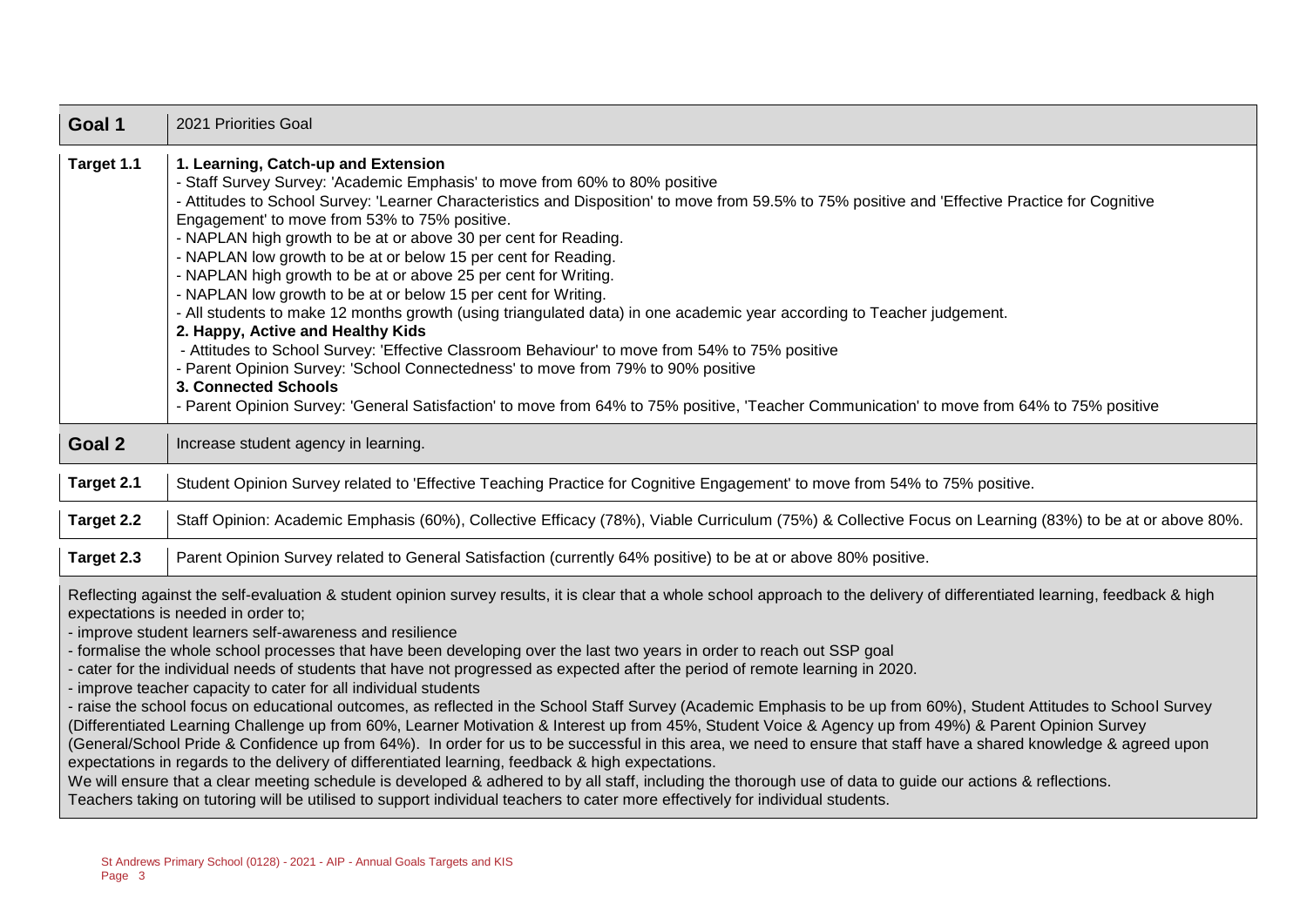#### **Define Actions, Outcomes and Activities**

| Goal 1                                             | 2021 Priorities Goal                                                                                                                                                                                                                                                                                                                                                                                                                                                                                                                                                                                                                                                                                                                                                                                                                                                                                                                                                                                                                                                                                                                                    |
|----------------------------------------------------|---------------------------------------------------------------------------------------------------------------------------------------------------------------------------------------------------------------------------------------------------------------------------------------------------------------------------------------------------------------------------------------------------------------------------------------------------------------------------------------------------------------------------------------------------------------------------------------------------------------------------------------------------------------------------------------------------------------------------------------------------------------------------------------------------------------------------------------------------------------------------------------------------------------------------------------------------------------------------------------------------------------------------------------------------------------------------------------------------------------------------------------------------------|
| 12 Month Target 1.1                                | 1. Learning, Catch-up and Extension<br>- Staff Survey Survey: 'Academic Emphasis' to move from 60% to 80% positive<br>- Attitudes to School Survey: 'Learner Characteristics and Disposition' to move from 59.5% to 75% positive and 'Effective Practice for<br>Cognitive Engagement' to move from 53% to 75% positive.<br>- NAPLAN high growth to be at or above 30 per cent for Reading.<br>- NAPLAN low growth to be at or below 15 per cent for Reading.<br>- NAPLAN high growth to be at or above 25 per cent for Writing.<br>- NAPLAN low growth to be at or below 15 per cent for Writing.<br>- All students to make 12 months growth (using triangulated data) in one academic year according to Teacher judgement.<br>2. Happy, Active and Healthy Kids<br>- Attitudes to School Survey: 'Effective Classroom Behaviour' to move from 54% to 75% positive<br>- Parent Opinion Survey: 'School Connectedness' to move from 79% to 90% positive<br>3. Connected Schools<br>- Parent Opinion Survey: 'General Satisfaction' to move from 64% to 75% positive<br>- Parent Opinion Survey: 'Teacher Communication' to move from 64% to 75% positive |
| <b>KIS 1 Curriculum planning and</b><br>assessment | Learning, catch-up and extension priority                                                                                                                                                                                                                                                                                                                                                                                                                                                                                                                                                                                                                                                                                                                                                                                                                                                                                                                                                                                                                                                                                                               |
| <b>Actions</b>                                     | Develop data literacy of teachers and education support staff to inform understanding of student needs and progress, and identify<br>students requiring additional support                                                                                                                                                                                                                                                                                                                                                                                                                                                                                                                                                                                                                                                                                                                                                                                                                                                                                                                                                                              |
| <b>Outcomes</b>                                    | <b>Whole School Level:</b><br>- PLTs will meet to engage in reflective practice, evaluate and plan curriculum, assessments, and lessons<br>- Teachers will confidently and accurately identify student learning needs of their students<br>- Teachers and leaders will regularly update data collection platforms (Compass and data walls)<br><b>Teacher/Classroom Level:</b><br>- Teachers will consistently implement the agreed assessment schedule<br>- Teacher will provide regular feedback and monitor student progress using data walls<br>- Students will experience success and celebrate the acquisition of knowledge<br>- Teachers will provide students with the opportunity to work at their level using differentiated resources                                                                                                                                                                                                                                                                                                                                                                                                         |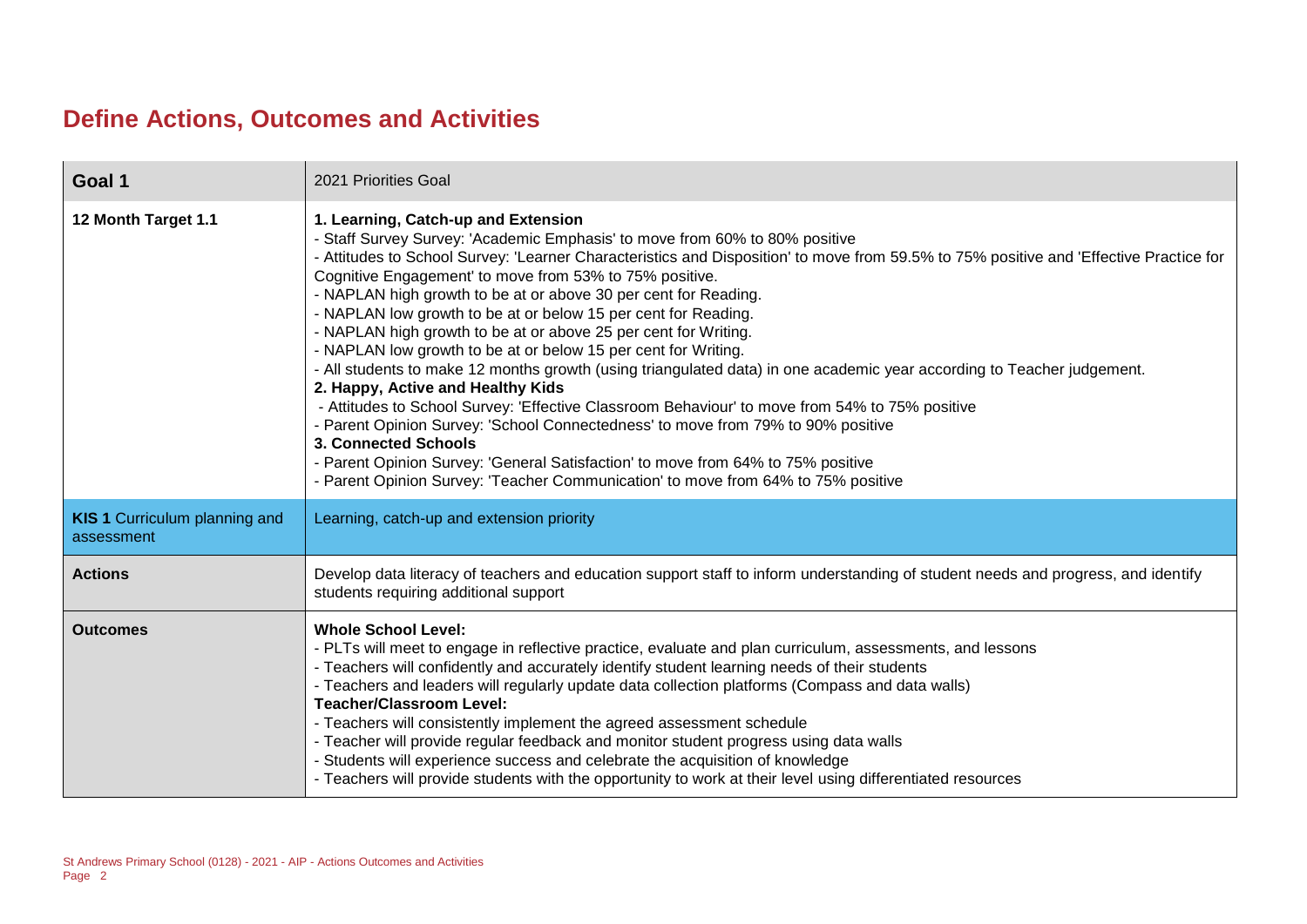|                                                             | <b>Student Level:</b><br>- Students in need of targeted academic support or intervention will be identified and supported<br>- Nominated or relevant teachers and leaders will establish intervention/small group tutoring<br>- Students will know what their next steps are to progress their learning                                                                                                                                                                                                                                                                                                                                                                                                                                                                                                                                                                                                                                                                                                                                 |                                     |                                 |                            |                                                             |
|-------------------------------------------------------------|-----------------------------------------------------------------------------------------------------------------------------------------------------------------------------------------------------------------------------------------------------------------------------------------------------------------------------------------------------------------------------------------------------------------------------------------------------------------------------------------------------------------------------------------------------------------------------------------------------------------------------------------------------------------------------------------------------------------------------------------------------------------------------------------------------------------------------------------------------------------------------------------------------------------------------------------------------------------------------------------------------------------------------------------|-------------------------------------|---------------------------------|----------------------------|-------------------------------------------------------------|
| <b>Success Indicators</b>                                   | <b>Whole School Level:</b><br>- Minutes from staff and SIT meetings demonstrate effective use of assessment to inform teaching and measure growth<br>- Data wall and Compass data tracking will show the monitoring of students through assessment data<br><b>Teacher/Classroom Level:</b><br>- PDP Goals will reflect specific goals in line with teachers use of assessment to inform teaching and planning<br>- Teacher records and observations of student progress<br>- Teachers' formative assessment data and teacher judgement data<br>- Planning documents will reflect teaching modification in line with assessment results/student needs<br>- Classroom observations and learning walks demonstrating take up of professional learning strategies<br><b>Student Level:</b><br>- Students will keep individual Learning goals/personal reflections in line with their individual assessments<br>- ATOSS improvement in line with 'Learner Characteristics and Disposition' and 'Effective Practice for Cognitive Engagement' |                                     |                                 |                            |                                                             |
| <b>Activities and Milestones</b>                            |                                                                                                                                                                                                                                                                                                                                                                                                                                                                                                                                                                                                                                                                                                                                                                                                                                                                                                                                                                                                                                         | Who                                 | Is this a PL<br><b>Priority</b> | When                       | <b>Budget</b>                                               |
| meetings.                                                   | Monitoring the use of the Assessment Schedule and discuss data, student<br>progression and teaching impacts regularly at Professional Learning Team                                                                                                                                                                                                                                                                                                                                                                                                                                                                                                                                                                                                                                                                                                                                                                                                                                                                                     | $\triangleright$ Principal          |                                 | from: Term 1<br>to: Term 4 |                                                             |
| Document plans for tutoring, intervention, and observation. |                                                                                                                                                                                                                                                                                                                                                                                                                                                                                                                                                                                                                                                                                                                                                                                                                                                                                                                                                                                                                                         | $\overline{\blacksquare}$ All Staff |                                 | from: Term 1 to:<br>Term 2 |                                                             |
| analyse assessment data.                                    | Provide professional learning to teachers in the use of Compass to report and                                                                                                                                                                                                                                                                                                                                                                                                                                                                                                                                                                                                                                                                                                                                                                                                                                                                                                                                                           | $\overline{\mathbf{M}}$ All Staff   | <b>☑</b> PLP<br>Priority        | from: Term 1<br>to: Term 4 | \$500.00<br>$\triangleright$ Equity funding will<br>be used |
| (Compass)                                                   | Establish processes/structures for collecting and monitoring school-wide data                                                                                                                                                                                                                                                                                                                                                                                                                                                                                                                                                                                                                                                                                                                                                                                                                                                                                                                                                           | $\triangleright$ Leadership Team    |                                 | from: Term 1<br>to: Term 2 |                                                             |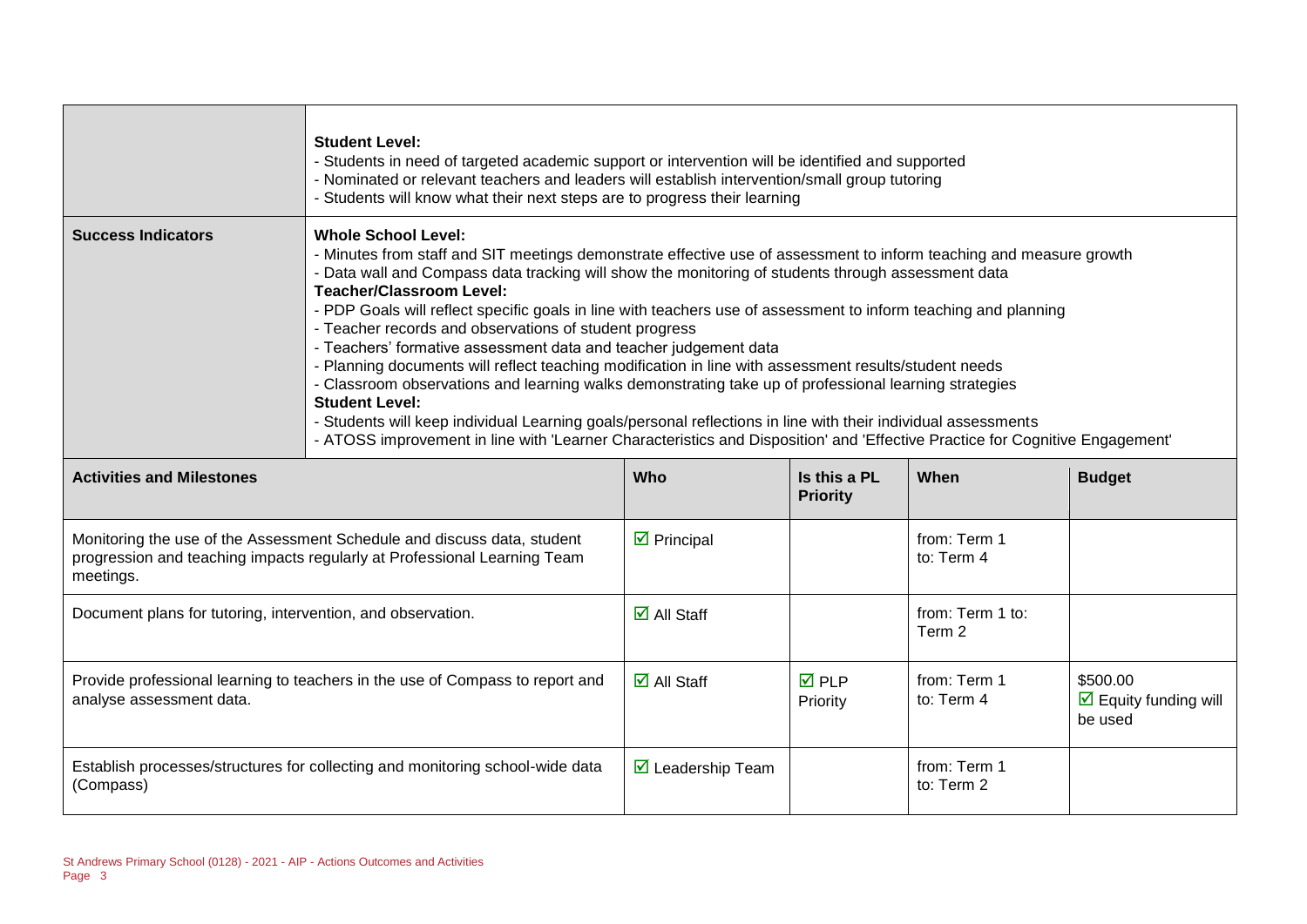| Additional staffing to be employed to facilitate the tutor learning program |                                                                                                                                                                                                                                                                                                                                                                                                                                                                                                                                                                                                                                                                                                                                                                                                                                                                                                                                                                                                                                                                                                                                                                                                                                                                                                                                                                                                                                                                                                                                                                                                                                                                                                  | $\overline{\mathbf{M}}$ Teacher(s) |  | from: Term 1 to:<br>Term 4 | \$15,000.00 |
|-----------------------------------------------------------------------------|--------------------------------------------------------------------------------------------------------------------------------------------------------------------------------------------------------------------------------------------------------------------------------------------------------------------------------------------------------------------------------------------------------------------------------------------------------------------------------------------------------------------------------------------------------------------------------------------------------------------------------------------------------------------------------------------------------------------------------------------------------------------------------------------------------------------------------------------------------------------------------------------------------------------------------------------------------------------------------------------------------------------------------------------------------------------------------------------------------------------------------------------------------------------------------------------------------------------------------------------------------------------------------------------------------------------------------------------------------------------------------------------------------------------------------------------------------------------------------------------------------------------------------------------------------------------------------------------------------------------------------------------------------------------------------------------------|------------------------------------|--|----------------------------|-------------|
| KIS <sub>2</sub><br><b>Health and wellbeing</b>                             | Happy, active and healthy kids priority                                                                                                                                                                                                                                                                                                                                                                                                                                                                                                                                                                                                                                                                                                                                                                                                                                                                                                                                                                                                                                                                                                                                                                                                                                                                                                                                                                                                                                                                                                                                                                                                                                                          |                                    |  |                            |             |
| <b>Actions</b>                                                              | Embed the whole school approach to wellbeing, with a particular focus on the School Wide Positive Behaviour Support Program<br>Establish an agreed approach to responding to students' wellbeing and behaviour concerns. (Tier 2 and 3 behaviours)                                                                                                                                                                                                                                                                                                                                                                                                                                                                                                                                                                                                                                                                                                                                                                                                                                                                                                                                                                                                                                                                                                                                                                                                                                                                                                                                                                                                                                               |                                    |  |                            |             |
| <b>Outcomes</b>                                                             | <b>Whole School Level:</b><br>- Refine whole school approach to social-emotional learning and wellbeing at the leadership, teacher and student levels<br>- Embed/strengthen school within a school structures (houses/sub schools/home groups)<br>- Communicate progress to the wider school community<br>- Teachers will model and are consistent in agreed routines<br>- Teachers, leaders and the school community will share a common understanding of the whole school approach to wellbeing<br>- Teachers and leaders will integrate social-emotional learning into school practice, policies and programs<br>Teacher/Classroom Level:<br>- Teachers and leaders will establish agreed monitoring processes and leaders will ensure these are visible for staff use<br>- Relevant teachers and leaders will implement a wellbeing program<br>- Students will feel supported and engaged, and contribute to a strong classroom culture<br>- At-risk students will be identified and receive targeted support in a timely manner<br>- Students will have strong relationships with peers<br><b>Student Level:</b><br>- Students with acute needs will receive individualised support with regular monitoring and student support group meetings (with<br>parents) where appropriate<br>- Relevant teachers and leaders will establish a preventative mentoring program including a referrals process, timetabling and<br>staffing/resourcing<br>- Families of at-risk students will receive regular communication and support from the school<br>- Students will experience more success in classes<br>- Students and families will be connected to allied health and mental health services |                                    |  |                            |             |
| <b>Success Indicators</b>                                                   | Whole School Level:<br>- Classroom and peer observations<br>- Observations of changes to classroom practices                                                                                                                                                                                                                                                                                                                                                                                                                                                                                                                                                                                                                                                                                                                                                                                                                                                                                                                                                                                                                                                                                                                                                                                                                                                                                                                                                                                                                                                                                                                                                                                     |                                    |  |                            |             |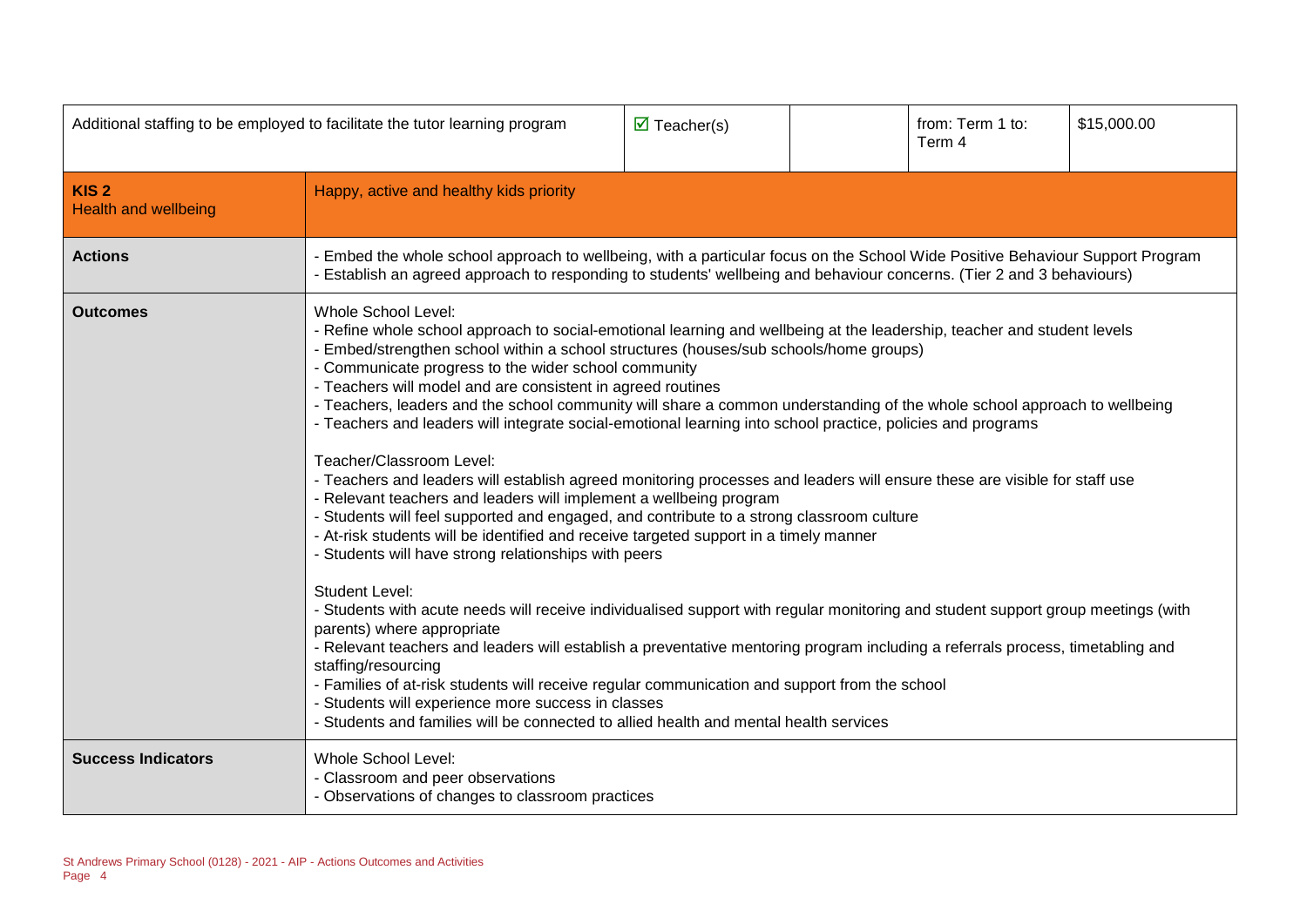|                                                                                                                                         | - Documentation of frameworks, policies or programs<br>- Internal and external professional learning attendance and shared readings for staff are documented<br>- Shared PL goals documented in staff PDPs<br>- Curriculum documentation reflecting social and emotional learning<br>Teacher/Classroom Level:<br>- Students engagement in wellbeing programs (feedback, participation, classroom observations)<br>- Documentation of resources for wellbeing programs<br>- Documentation of referrals and communication processes regarding monitoring and escalating wellbeing concerns<br>- Teacher reports of student wellbeing concerns<br>Student level:<br>- Data used to identify students in need of targeted support<br>- Documentation of strategies students will use in classes and at school<br>- Student engagement and assessment data from regular classes |                                                                           |                                 |                            |                                                             |
|-----------------------------------------------------------------------------------------------------------------------------------------|----------------------------------------------------------------------------------------------------------------------------------------------------------------------------------------------------------------------------------------------------------------------------------------------------------------------------------------------------------------------------------------------------------------------------------------------------------------------------------------------------------------------------------------------------------------------------------------------------------------------------------------------------------------------------------------------------------------------------------------------------------------------------------------------------------------------------------------------------------------------------|---------------------------------------------------------------------------|---------------------------------|----------------------------|-------------------------------------------------------------|
| <b>Activities and Milestones</b>                                                                                                        |                                                                                                                                                                                                                                                                                                                                                                                                                                                                                                                                                                                                                                                                                                                                                                                                                                                                            | Who                                                                       | Is this a PL<br><b>Priority</b> | When                       | <b>Budget</b>                                               |
| Review current SWPBS documentation and processes through peer<br>observation and PLT meetings                                           |                                                                                                                                                                                                                                                                                                                                                                                                                                                                                                                                                                                                                                                                                                                                                                                                                                                                            | $\overline{\blacksquare}$ All Staff<br>$\overline{\mathbf{M}}$ Student(s) |                                 | from: Term 1<br>to: Term 3 |                                                             |
| Plan for and schedule professional learning, in regards to catering for Tier 2<br>and 3 behaviours within the current Behaviour Program |                                                                                                                                                                                                                                                                                                                                                                                                                                                                                                                                                                                                                                                                                                                                                                                                                                                                            | $\overline{\mathbf{M}}$ All Staff                                         | $\overline{M}$ PLP<br>Priority  | from: Term 2<br>to: Term 2 | \$500.00<br>$\triangleright$ Equity funding will<br>be used |
| Document an agreed process for responding to students' wellbeing and<br>behaviour concerns. (Tier 2 and 3 behaviours)                   |                                                                                                                                                                                                                                                                                                                                                                                                                                                                                                                                                                                                                                                                                                                                                                                                                                                                            | $\overline{\mathbf{z}}$ All Staff                                         |                                 | from: Term 1<br>to: Term 4 |                                                             |
| Develop documentation for wellbeing programs                                                                                            |                                                                                                                                                                                                                                                                                                                                                                                                                                                                                                                                                                                                                                                                                                                                                                                                                                                                            | $\overline{\mathbf{z}}$ Leading<br>Teacher(s)                             |                                 | from: Term 1<br>to: Term 2 |                                                             |
| Consult with staff on monitoring and referral processes                                                                                 |                                                                                                                                                                                                                                                                                                                                                                                                                                                                                                                                                                                                                                                                                                                                                                                                                                                                            | $\triangleright$ Principal<br>$\overline{\mathbf{M}}$ Teacher(s)          |                                 | from: Term 1<br>to: Term 2 |                                                             |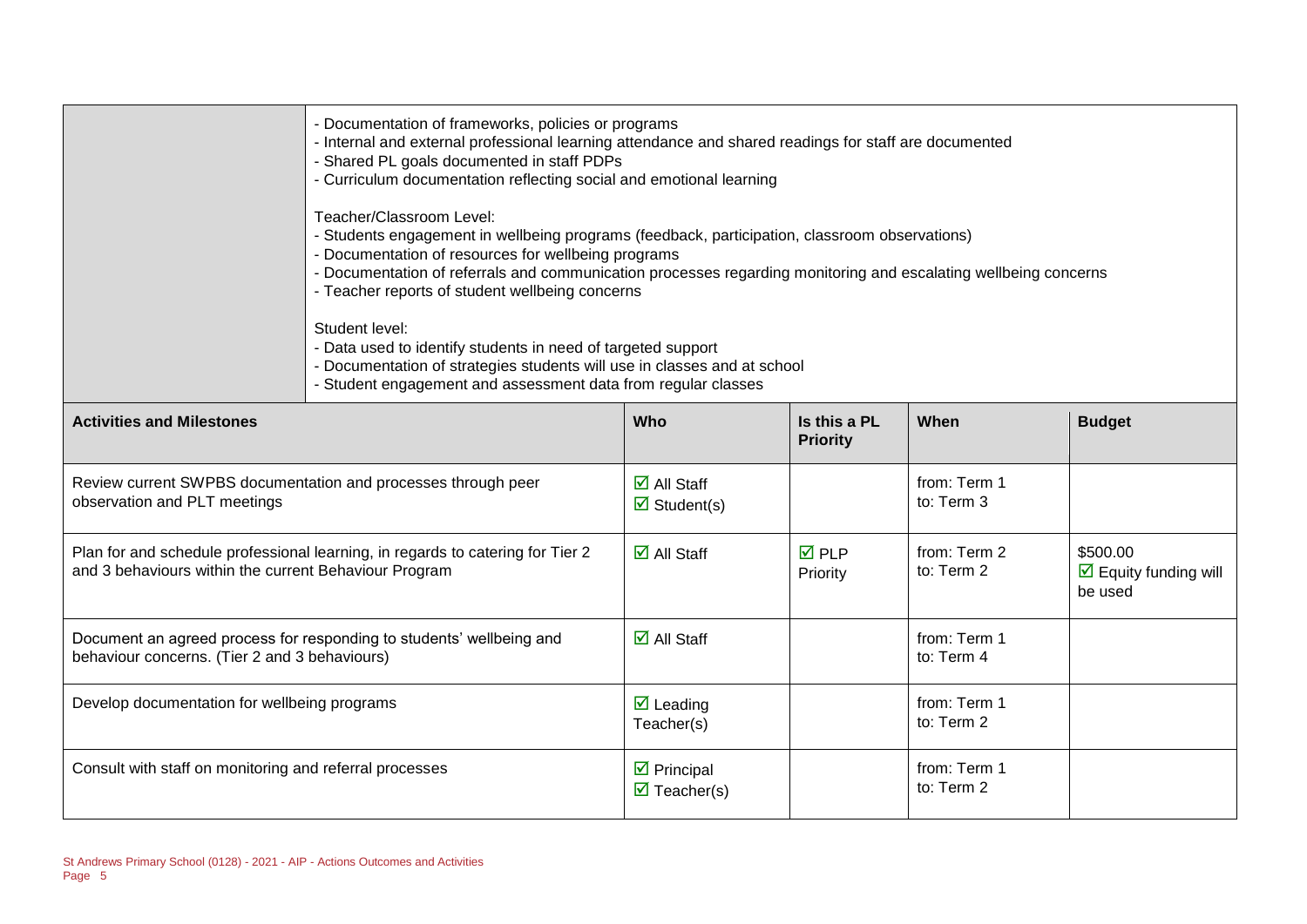| Establish weekly check-ins with families of at-risk students |                                                                                                                                                                                                                                                                                                                                                                                                                                                                                                                                                                                                                                                                                                                                                                                                                                                                                                                         | $\overline{\mathsf{M}}$ All Staff |  | from: Term 1<br>to: Term 1 |  |
|--------------------------------------------------------------|-------------------------------------------------------------------------------------------------------------------------------------------------------------------------------------------------------------------------------------------------------------------------------------------------------------------------------------------------------------------------------------------------------------------------------------------------------------------------------------------------------------------------------------------------------------------------------------------------------------------------------------------------------------------------------------------------------------------------------------------------------------------------------------------------------------------------------------------------------------------------------------------------------------------------|-----------------------------------|--|----------------------------|--|
| KIS <sub>3</sub><br><b>Building communities</b>              | Connected schools priority                                                                                                                                                                                                                                                                                                                                                                                                                                                                                                                                                                                                                                                                                                                                                                                                                                                                                              |                                   |  |                            |  |
| <b>Actions</b>                                               | Strengthen and embed the school-wide approach to communication with parents/carers/kin, incorporating the new ways in which<br>schools connected during remote and flexible learning                                                                                                                                                                                                                                                                                                                                                                                                                                                                                                                                                                                                                                                                                                                                    |                                   |  |                            |  |
| <b>Outcomes</b>                                              | <b>Whole School Level:</b><br>- Leaders will prioritise time for staff to communicate and build relationships with parents/carers/kin<br>- Use digital channels of communication to provide regular updates on student learning programs and student development<br>- The wider community will feel welcome in the school and regularly use school facilities<br>Teacher/Classroom Level:<br>- Teachers will be confident in integrating digital learning pedagogy<br>- Students will feel connected to their school and have positive attitudes to attendance<br>- Teachers will have strong relationships with students and parents/carers/kin<br>- Teachers can regularly connect with the parents/carers/kin of all students<br><b>Student Level:</b><br>- Students and parents/carers/kin will feel as though they belong and are seen<br>- All students will be connected to resources and learning opportunities |                                   |  |                            |  |
| <b>Success Indicators</b>                                    | Whole School Level:<br>- Whole school surveys (Parent Opinion and AToSS)<br>- Student/staff/parent/carer/kin focus groups and interviews<br>- Pulse checks with parents/carers/kin<br>Teacher/Classroom Level:<br>- Class participation data<br>- Positive student survey data (internal surveys, AToSS)<br>- Face-to-face check-ins and teachers' perceptions of student interest or confidence in digital learning tasks<br>- Pulse checks with parents/carers/kin                                                                                                                                                                                                                                                                                                                                                                                                                                                    |                                   |  |                            |  |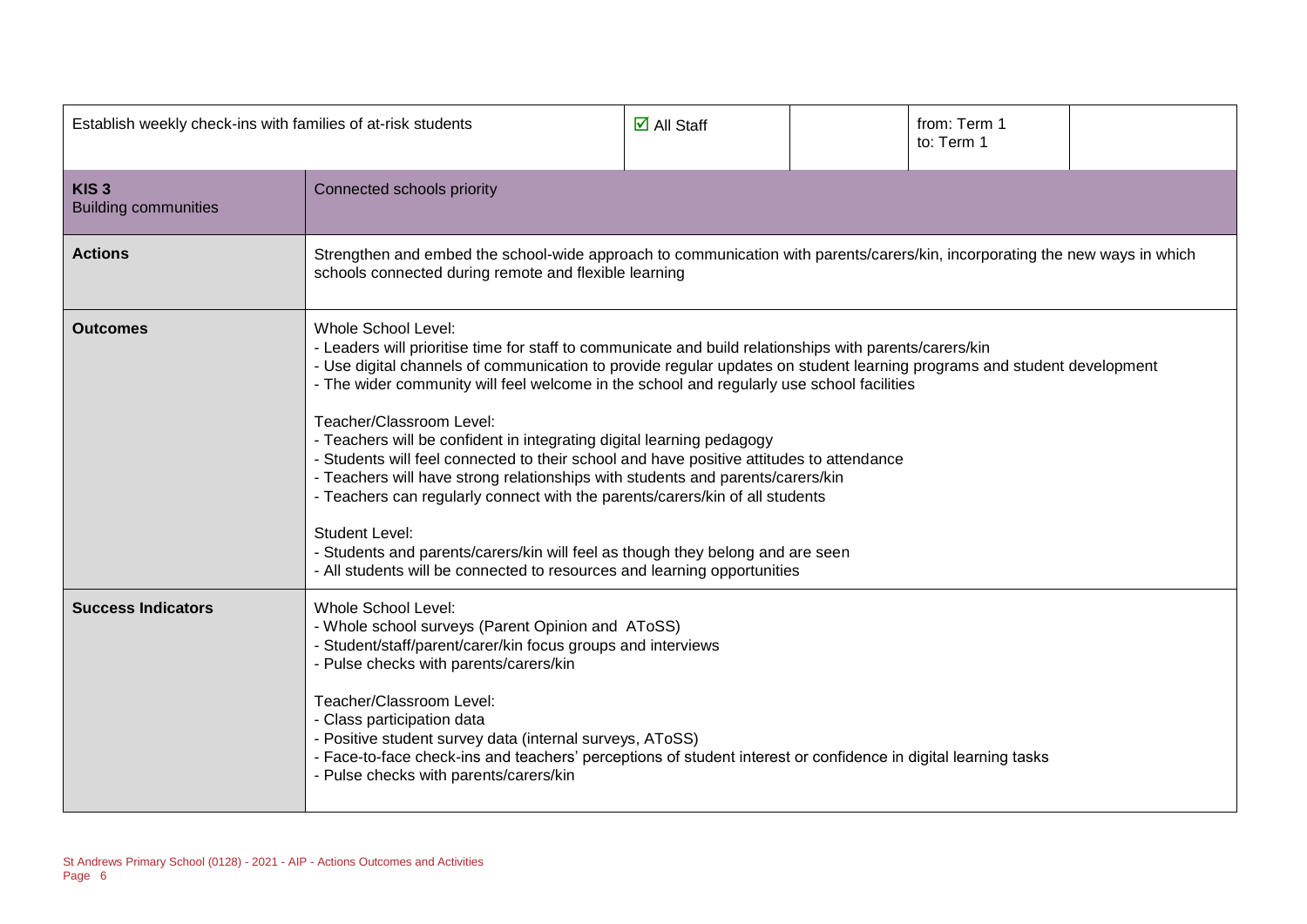|                                                                                                                                                | Student Level:<br>- Frequency of communications with parents/carers/kin<br>- Student perception and survey data<br>- Parent/carer/kin surveys and interviews          |                                    |                         |                                                               |
|------------------------------------------------------------------------------------------------------------------------------------------------|-----------------------------------------------------------------------------------------------------------------------------------------------------------------------|------------------------------------|-------------------------|---------------------------------------------------------------|
| <b>Activities and Milestones</b>                                                                                                               |                                                                                                                                                                       | Who                                | When                    | <b>Budget</b>                                                 |
| Commence the use of Compass to replace Skoolbag as the portal for<br>communication between parents and the school.                             |                                                                                                                                                                       | $\overline{\mathbf{y}}$ Principal  | from: Term 1 to: Term 2 | \$600.00<br>$\triangleright$ Equity funding will<br>be used   |
| Establish processes/structures for using Compass use to communicate<br>learning/behaviour/attendance with parents                              |                                                                                                                                                                       | $\overline{\Box}$ All Staff        | from: Term 1 to: Term 4 |                                                               |
| Review the school website and newsletter as a portals for relevant school<br>news, information and updates for the community.                  |                                                                                                                                                                       | $\overline{\mathbf{M}}$ All Staff  | from: Term 1 to: Term 2 | \$1,000.00<br>$\triangleright$ Equity funding will<br>be used |
| Identify digital tools that were successful for monitoring during flexible and<br>remote learning and how they can continue to be implemented  |                                                                                                                                                                       | $\overline{\mathbf{M}}$ Teacher(s) | from: Term 1 to: Term 3 |                                                               |
| Routinely prioritise time in staff meetings to review engagement data and<br>identify students and parents/carers/kin at risk of disengagement |                                                                                                                                                                       | $\boxdot$ Leadership Team          | from: Term 1 to: Term 4 |                                                               |
| Goal 2                                                                                                                                         | Increase student agency in learning.                                                                                                                                  |                                    |                         |                                                               |
| 12 Month Target 2.1                                                                                                                            | Student Opinion Survey related to 'Effective Teaching Practice for Cognitive Engagement' to move from 54% to 75% positive.                                            |                                    |                         |                                                               |
| 12 Month Target 2.2                                                                                                                            | Staff Opinion related to Academic Emphasis (60%), Collective Efficacy (78%), Viable Curriculum (75%) and Collective Focus on<br>Learning (83%) to be at or above 80%. |                                    |                         |                                                               |
| 12 Month Target 2.3                                                                                                                            | Parent Opinion Survey related to General Satisfaction (currently 64% positive) to be at or above 80% positive.                                                        |                                    |                         |                                                               |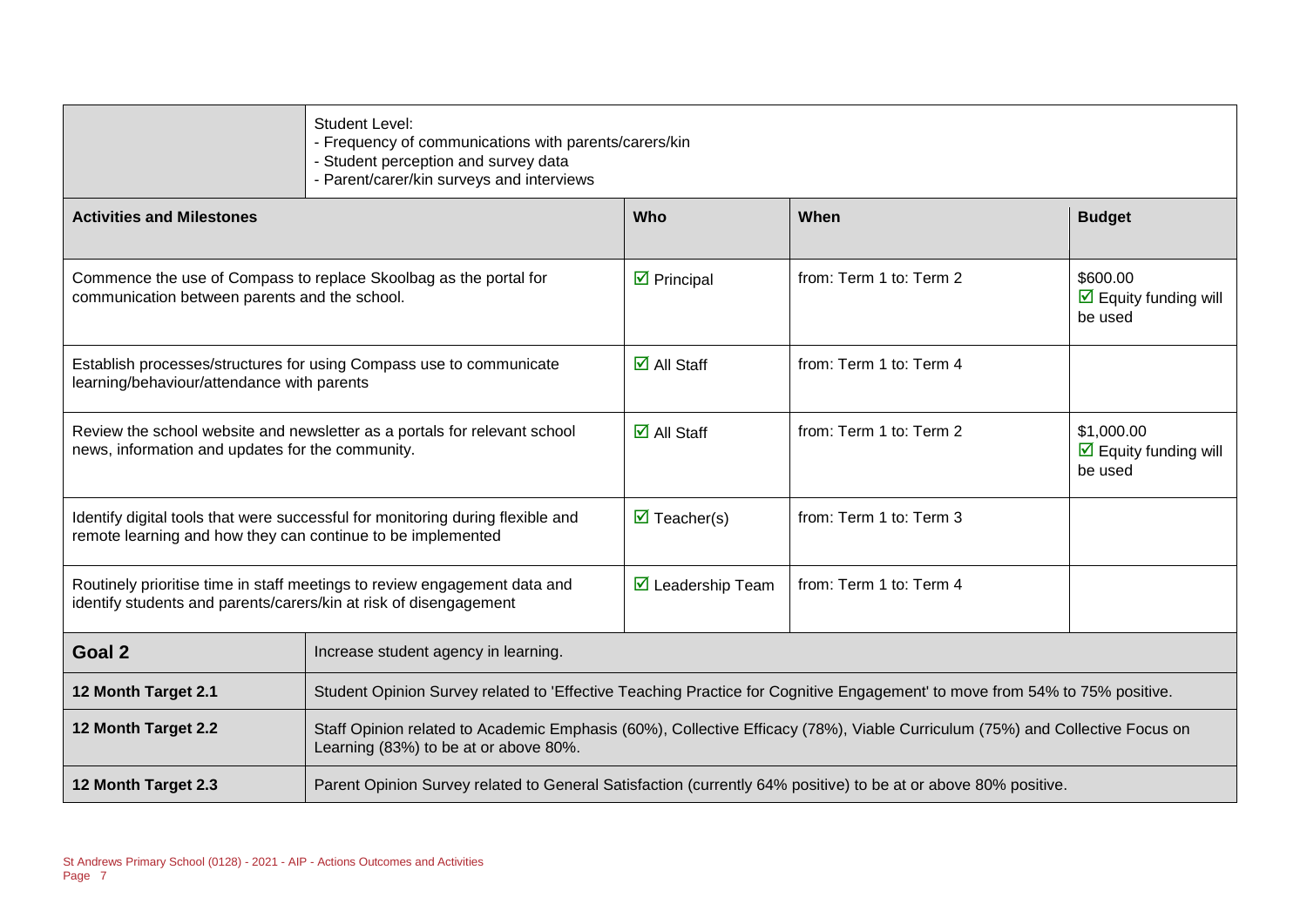| KIS <sub>1</sub><br>Empowering students and<br>building school pride | Embed a whole school approach to the delivery of differentiated learning, feedback and high expectations.                                                                                                                                                                                                                                                                                                                                                                                                                                                                                                                                                                                                                                                                                                                                                                                    |
|----------------------------------------------------------------------|----------------------------------------------------------------------------------------------------------------------------------------------------------------------------------------------------------------------------------------------------------------------------------------------------------------------------------------------------------------------------------------------------------------------------------------------------------------------------------------------------------------------------------------------------------------------------------------------------------------------------------------------------------------------------------------------------------------------------------------------------------------------------------------------------------------------------------------------------------------------------------------------|
| <b>Actions</b>                                                       | Embed PLTs structures to support teacher collaboration and reflection of strengthen teaching practice, with a focus on embedding<br>the whole school instructional model in Literacy.                                                                                                                                                                                                                                                                                                                                                                                                                                                                                                                                                                                                                                                                                                        |
| <b>Outcomes</b>                                                      | Whole School Level:<br>- PLTs will meet to engage in reflective practice, professional learning, evaluate and plan curriculum, assessments, and lessons<br>Teacher/Classroom level:<br>- Teachers will use HITS to plan lessons and units, with a focus on developing teacher capability to implement Differentiated<br>learning, Feedback, Goal Setting & High Expectations<br>- Teachers will consistently and explicitly implement the school's instructional model<br>- Teachers will provide students with the opportunity to work at their level using differentiated resources<br><b>Student Level:</b><br>- Students will know how lessons are structured and how this supports their learning<br>- Students in need of targeted academic support or intervention will be identified and supported<br>- Nominated teachers will establish intervention/small group tutoring programs |
| <b>Success Indicators</b>                                            | <b>Whole School Level:</b><br>- Classroom and peer observations<br>- Observations of changes to classroom practices<br>- Documentation of frameworks, policies or programs<br>- Shared PL goals documented in staff PDPs<br>Teacher/Classroom Level:<br>- Teachers' formative assessment data and teacher judgement data<br>- Teacher records and observations of student progress<br>- Classroom observations and learning walks demonstrating take up of professional learning strategies<br>- Differentiated curriculum documents and evidence of student learning at different levels<br><b>Student Level:</b>                                                                                                                                                                                                                                                                           |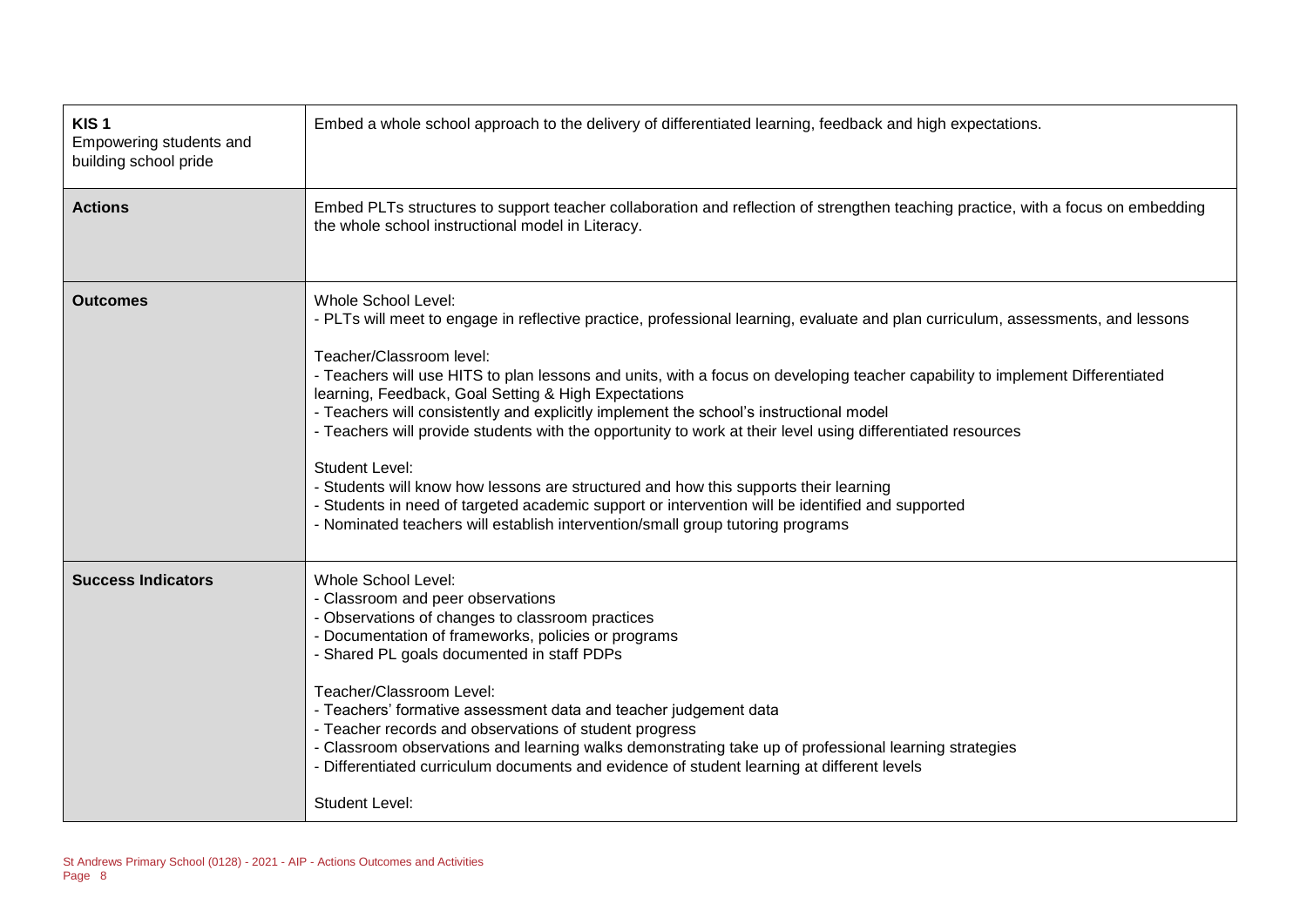|  | - Student feedback on differentiation, the instructional model, and use of common strategies<br>- Differentiated resources used in tailored supports |
|--|------------------------------------------------------------------------------------------------------------------------------------------------------|
|  | - Assessment data and student surveys                                                                                                                |
|  | - Progress against Individual Learning Plans                                                                                                         |

| <b>Activities and Milestones</b>                                                                                                                                                          | Who                                                             | Is this a PL<br><b>Priority</b> | When                       | <b>Budget</b>                                               |
|-------------------------------------------------------------------------------------------------------------------------------------------------------------------------------------------|-----------------------------------------------------------------|---------------------------------|----------------------------|-------------------------------------------------------------|
| Establish processes for Peer Observations / Learning Walks                                                                                                                                | $\triangledown$ Teacher(s)                                      |                                 | from: Term 1<br>to: Term 2 | \$900.00<br>$\triangleright$ Equity funding will<br>be used |
| Schedule and organise professional learning on HITS, with a focus on<br>developing teacher capability to implement Differentiated learning, Feedback,<br>Goal Setting & High Expectations | $\triangledown$ Teacher(s)                                      | $\overline{M}$ PLP<br>Priority  | from: Term 1<br>to: Term 2 |                                                             |
| Establish processes for regular moderation/review of planning documentation                                                                                                               | $\triangledown$ Teacher(s)                                      |                                 | from: Term 1<br>to: Term 2 |                                                             |
| Schedule and organise professional learning on student agency, with a focus<br>on how student agency fits within our instructional model, teaching and<br>learning                        | $\triangledown$ Teacher(s)                                      | $\overline{M}$ PLP<br>Priority  | from: Term 1<br>to: Term 4 | \$900.00<br>$\Box$ Equity funding will<br>be used           |
| Take part in PLC Training                                                                                                                                                                 | $\overline{\mathbf{y}}$ Principal<br>$\triangledown$ Teacher(s) |                                 | from: Term 3<br>to: Term 4 | \$600.00<br>$\boxdot$ Equity funding will<br>be used        |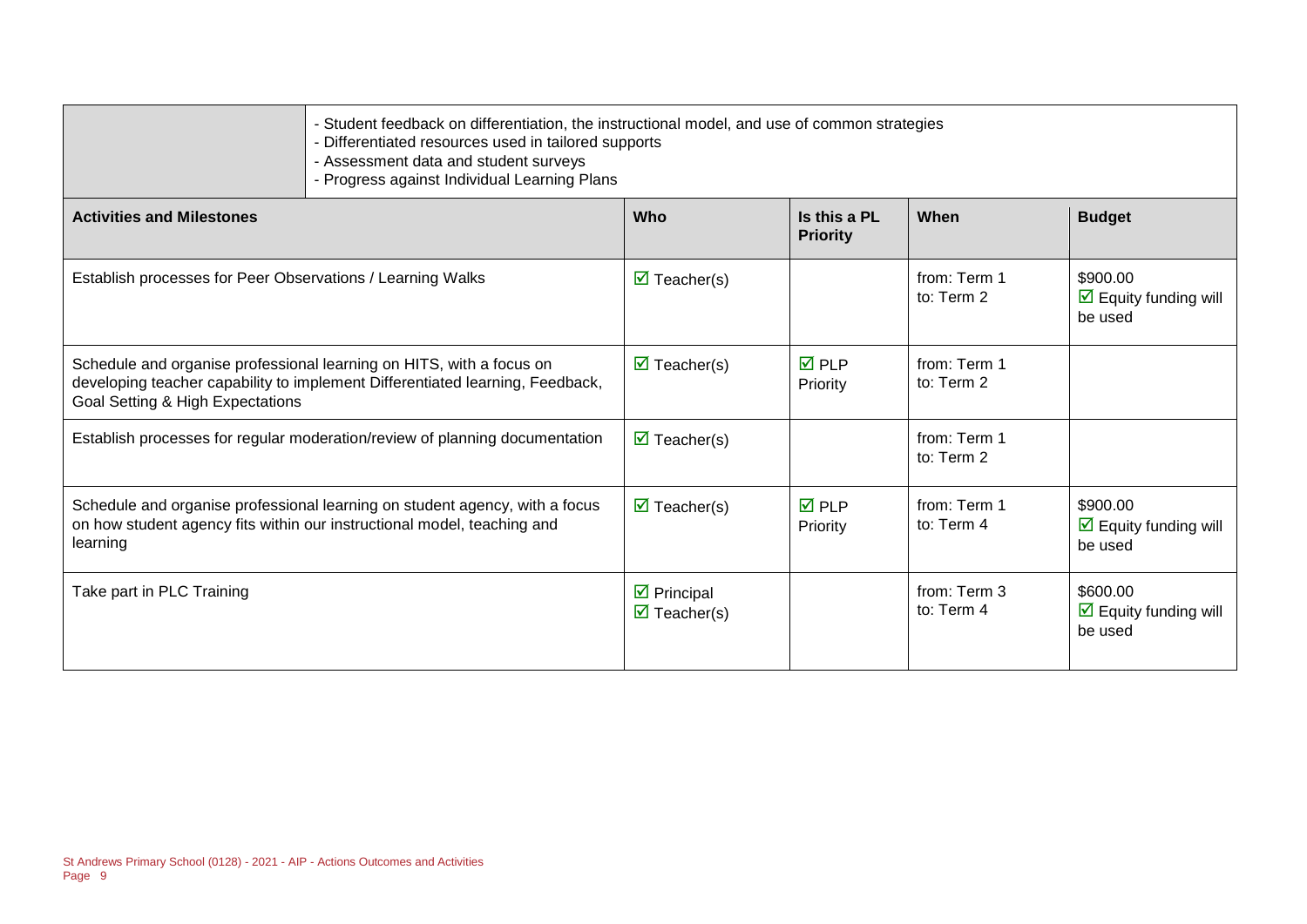## **Equity Funding Planner**

| <b>Equity Spending Totals</b>                            | <b>Total proposed</b><br>budget $($)$ | Spend $($)$ |
|----------------------------------------------------------|---------------------------------------|-------------|
| Equity funding associated with Activities and Milestones | \$5,000.00                            | \$5,000.00  |
| <b>Additional Equity funding</b>                         | \$16,893.00                           | \$16,893.00 |
| <b>Grand Total</b>                                       | $\frac{1}{2}$ \$21,893.00             | \$21,893.00 |

#### Activities and Milestones

| <b>Activities and Milestones</b>                                                                                                                                      | When                       | Category                                                                                                                                    | <b>Total proposed</b><br>budget (\$) |
|-----------------------------------------------------------------------------------------------------------------------------------------------------------------------|----------------------------|---------------------------------------------------------------------------------------------------------------------------------------------|--------------------------------------|
| Provide professional learning to teachers in the use of<br>Compass to report and analyse assessment data.                                                             | from: Term 1<br>to: Term 4 | $\triangleright$ Teaching and learning programs and resources                                                                               | \$500.00                             |
| Plan for and schedule professional learning, in<br>regards to catering for Tier 2 and 3 behaviours within<br>the current Behaviour Program                            | from: Term 2<br>to: Term 2 | $\triangleright$ Teaching and learning programs and resources<br>$\triangledown$ Professional development (excluding CRT costs and new FTE) | \$500.00                             |
| Commence the use of Compass to replace Skoolbag<br>as the portal for communication between parents and<br>the school.                                                 | from: Term 1<br>to: Term 2 | $\sqrt{2}$ Teaching and learning programs and resources                                                                                     | \$600.00                             |
| Review the school website and newsletter as a portals<br>for relevant school news, information and updates for<br>the community.                                      | from: Term 1<br>to: Term 2 | $\boxed{\triangleright}$ Teaching and learning programs and resources<br>$\boxtimes$ Support services                                       | \$1,000.00                           |
| Establish processes for Peer Observations / Learning<br>Walks                                                                                                         | from: Term 1<br>to: Term 2 | $\overline{M}$ CRT                                                                                                                          | \$900.00                             |
| Schedule and organise professional learning on<br>student agency, with a focus on how student agency<br>fits within our instructional model, teaching and<br>learning | from: Term 1<br>to: Term 4 | $\triangledown$ Professional development (excluding CRT costs and new FTE)<br>$\boxtimes$ CRT                                               | \$900.00                             |
| Take part in PLC Training                                                                                                                                             | from: Term 3<br>to: Term 4 | $\triangleright$ Professional development (excluding CRT costs and new FTE)                                                                 | \$600.00                             |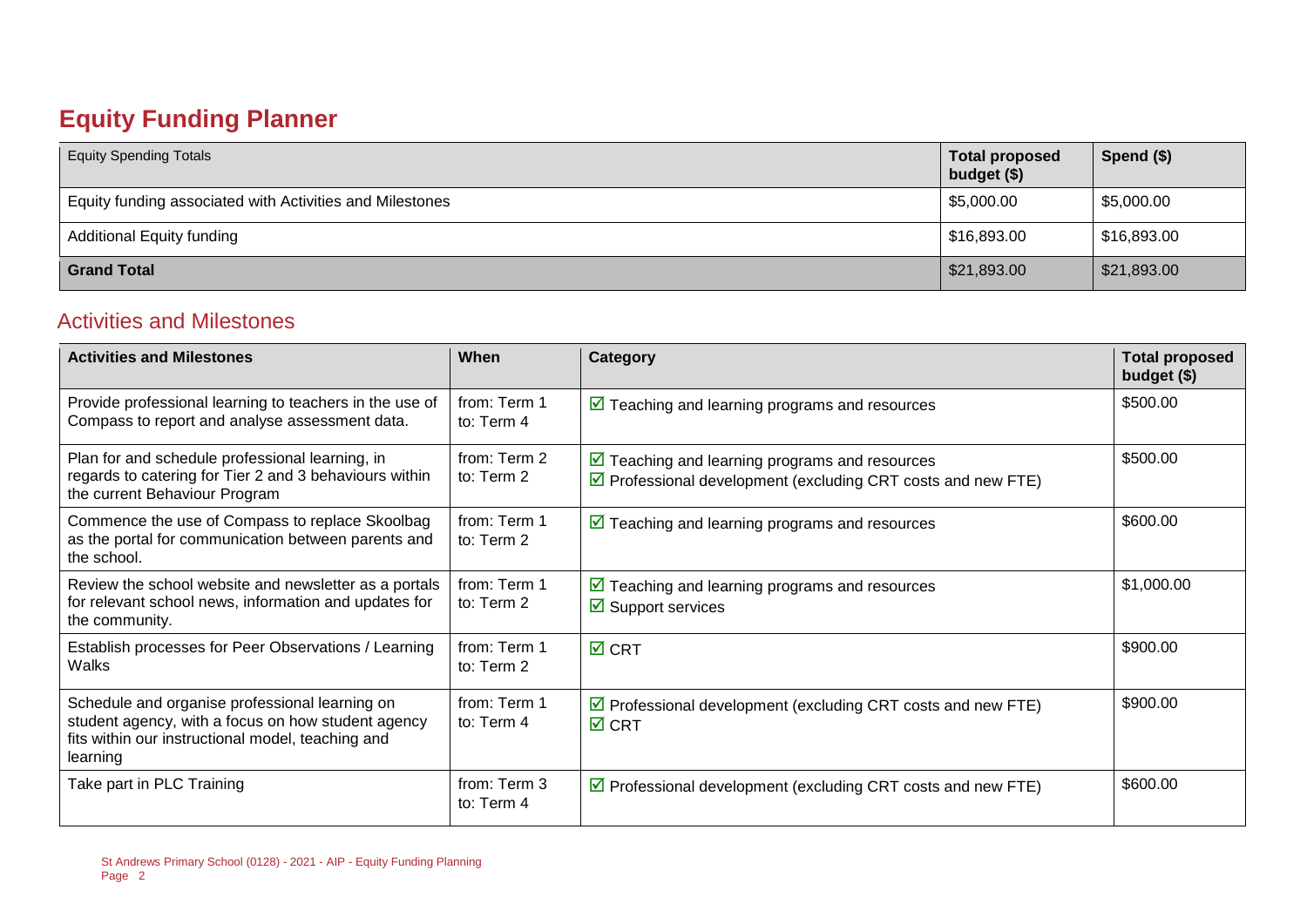#### Additional Equity spend

| Outline here any additional Equity spend for 2021                  | When                             | Category                               | <b>Total proposed</b><br>budget (\$) | Equity Spend (\$) |
|--------------------------------------------------------------------|----------------------------------|----------------------------------------|--------------------------------------|-------------------|
| Additional funding will be used to support the tutoring<br>program | from:<br>Term 1<br>to:<br>Term 4 | $\triangleright$ School-based staffing | \$1,893.00                           | \$1,893.00        |
| Tutor Learning Money used to Staff the Tutoring<br>Program         | from:<br>Term 1<br>to:<br>Term 4 | $\triangleright$ School-based staffing | \$15,000.00                          | \$15,000.00       |
| <b>Totals</b>                                                      |                                  |                                        | \$16,893.00                          | \$16,893.00       |